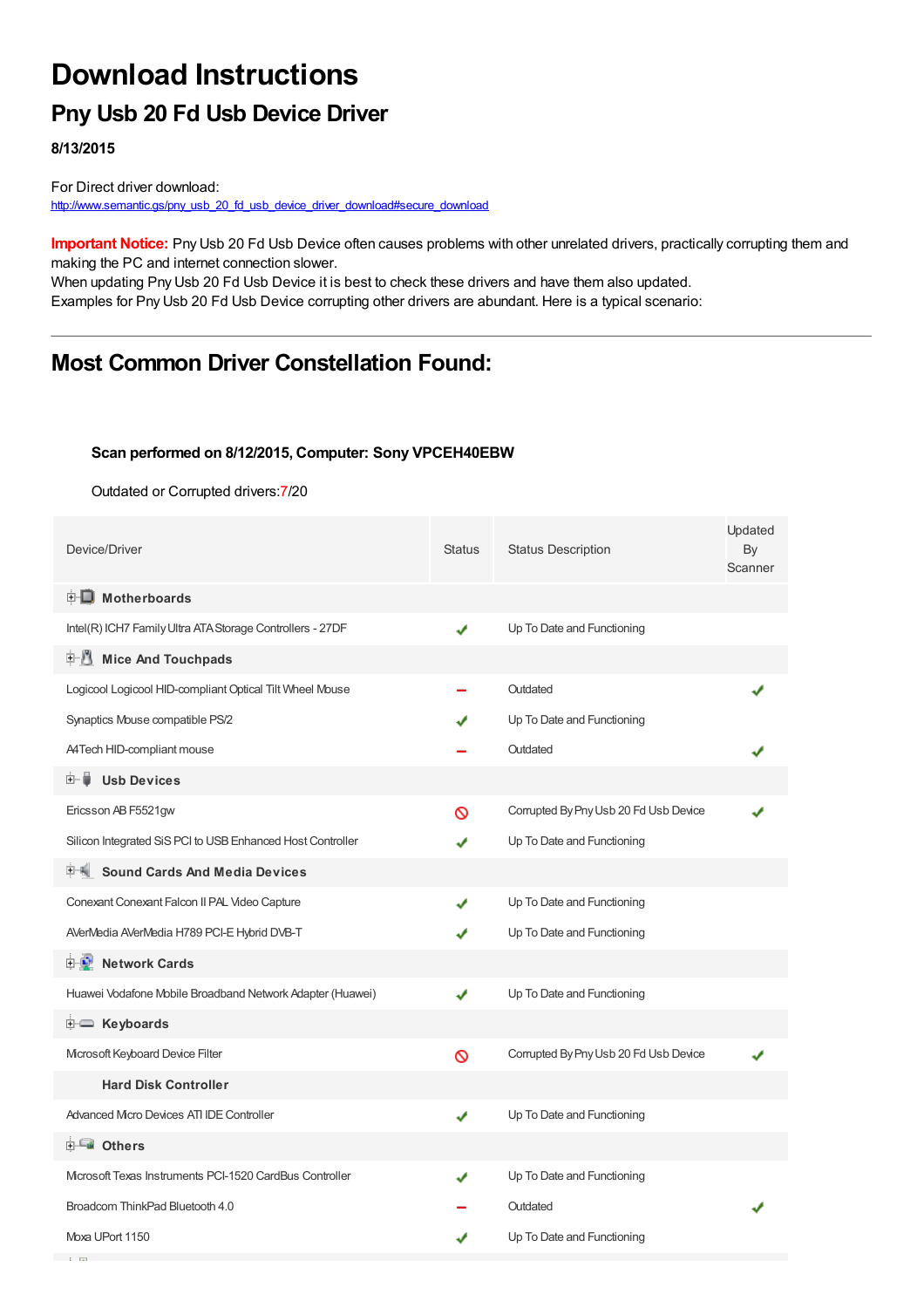| 电缆 Cameras, Webcams And Scanners                               |   |                                       |  |
|----------------------------------------------------------------|---|---------------------------------------|--|
| Brother Brother DCP-115C USB                                   | ✔ | Up To Date and Functioning            |  |
| i Video Cards                                                  |   |                                       |  |
| ATI RADEON X600 Series Secondary (Mcrosoft Corporation - WDDM) | ✔ | Up To Date and Functioning            |  |
| <b>Devices</b> Input Devices                                   |   |                                       |  |
| <b>GENERIC USB Human Interface Device</b>                      | ∾ | Corrupted By Pny Usb 20 Fd Usb Device |  |
| <b>E-</b> Port Devices                                         |   |                                       |  |
| Huawei HUAWEI Mobile Connect - USB Device (COM32)              | ✔ | Up To Date and Functioning            |  |
| <b>E</b> Monitors                                              |   |                                       |  |
| Sony Digital Flat Panel (1024x768)                             | ര | Corrupted By Pny Usb 20 Fd Usb Device |  |
| <b>E-5</b> Mobile Phones And Portable Devices                  |   |                                       |  |
| <b>Acer NOKIA</b>                                              |   | Up To Date and Functioning            |  |

## **Pny Usb 20 Fd Usb Device Driver Models:**

| <b>Driver Model</b>                                        | <b>Original</b><br><b>Upload Date</b> | Last<br><b>Modificatior</b> | <b>Driver File</b>                             | File<br>Size | <b>Most Compatible</b><br><b>Computer Model</b> | <b>Availabilty To</b><br><b>Scanner</b> |
|------------------------------------------------------------|---------------------------------------|-----------------------------|------------------------------------------------|--------------|-------------------------------------------------|-----------------------------------------|
| Pny Usb 20 Fd Usb Device<br>40322.1                        | 11/21/2014                            | 8/2/2015                    | pny_usb_20_fd_usb_device-<br>40322.1.exe       | 58kb         | LG RD510-L.ADV3E8,                              | ✔                                       |
| Pny Usb 20 Fd Usb Device 10/14/2014<br>2.11.1636           |                                       | 8/4/2015                    | pny_usb_20_fd_usb_device-<br>2.11.1636.exe     | 40kb         | Toshiba Dynabook T552/36GWJ,                    |                                         |
| Pny Usb 20 Fd Usb Device 9/17/2014<br>72400                |                                       | 8/2/2015                    | pny_usb_20_fd_usb_device-<br>72400.exe         |              | 158kb Dell Inspiron N4050,                      |                                         |
| Pny Usb 20 Fd Usb Device<br>H71.1492                       | 8/13/2014                             | 8/6/2015                    | pny usb 20 fd usb device-<br>h71.1492.exe      |              | 61kb HPHP BiteBook 8540w,                       |                                         |
| Pny Usb 20 Fd Usb Device 1/19/2015<br>U60880               |                                       | 8/8/2015                    | hljxfbcpc-u60880.exe                           |              | 196kb Sony POG-Z1XMP,                           | ✔                                       |
| Pny Usb 20 Fd Usb Device 10/30/2014<br>702.11.10           |                                       | 8/9/2015                    | pny_usb_20_fd_usb_device-<br>702.11.10.exe     |              | 161kb Panasonic CF-SX2JE4DS,                    |                                         |
| Pny Usb 20 Fd Usb Device 11/8/2014<br>G <sub>2.12.18</sub> |                                       | 8/5/2015                    | pny usb 20 fd usb device-<br>g2.12.18.exe      |              | 160kb Notebook MIM2260,                         |                                         |
| Pny Usb 20 Fd Usb Device 10/28/2014<br>M64081.1            |                                       | 8/2/2015                    | mvtjxaxfh-m64081.1.exe                         |              | 54kb Acer Predator G5900,                       |                                         |
| Pny Usb 20 Fd Usb Device 9/30/2014<br>1.11.11.12.18        |                                       | 8/6/2015                    | pny usb 20 fd usb device-<br>1.11.11.12.18.exe |              | 108kb HPKX621AA-ABT a6553.is,                   | ✔                                       |
| Pny Usb 20 Fd Usb Device 10/16/2014<br>23402               |                                       | 8/8/2015                    | pny_usb_20_fd_usb_device-<br>23402.exe         |              | 106kb Sony POG-K14,                             |                                         |
| Pny Usb 20 Fd Usb Device 9/30/2014<br>21.181.1             |                                       | 8/10/2015                   | pny_usb_20_fd_usb_device-<br>21.181.1.exe      |              | 24kb ECS M830,                                  | ✔                                       |
| Pny Usb 20 Fd Usb Device 8/23/2014<br>31.12.12.1           |                                       | 8/2/2015                    | pny_usb_20_fd_usb_device-<br>31.12.12.1.exe    | 22kb         | Sony VPCW21Z1E,                                 |                                         |
| Pny Usb 20 Fd Usb Device 11/26/2014<br>62684               |                                       | 8/7/2015                    | pny_usb_20_fd_usb_device-<br>62684.exe         |              | 144kb BOXX 3DBOXX W8920,                        | ✔                                       |
| Pny Usb 20 Fd Usb Device 11/11/2014<br>63432.1             |                                       | 8/3/2015                    | pny_usb_20_fd_usb_device-<br>63432.1.exe       |              | 132kb HPPS351AA-B1Ud1260.se,                    | J                                       |
| Pny Usb 20 Fd Usb Device 1/15/2015<br>406                  |                                       | 8/7/2015                    | pny_usb_20_fd_usb_device-<br>406.exe           |              | 141kb HPNY545AAR-ABA p6210y,                    | ✔                                       |
| Pny Usb 20 Fd Usb Device 11/2/2014<br>G32030               |                                       | 8/7/2015                    | pny usb 20 fd usb device-<br>g32030.exe        |              | 184kb MSI VR321,                                |                                         |
| Pny Usb 20 Fd Usb Device 1/15/2015<br>71.1870              |                                       | 8/7/2015                    | pny_usb_20_fd_usb_device-<br>71.1870.exe       |              | 156kb Dimotion LF13Z0077396,                    | ✔                                       |
| Pny Usb 20 Fd Usb Device 7/24/2014                         |                                       | 8/2/2015                    | pny_usb_20_fd_usb_device-                      |              | 21.3kh Fuitsu FM/XNBI 027                       | ✔                                       |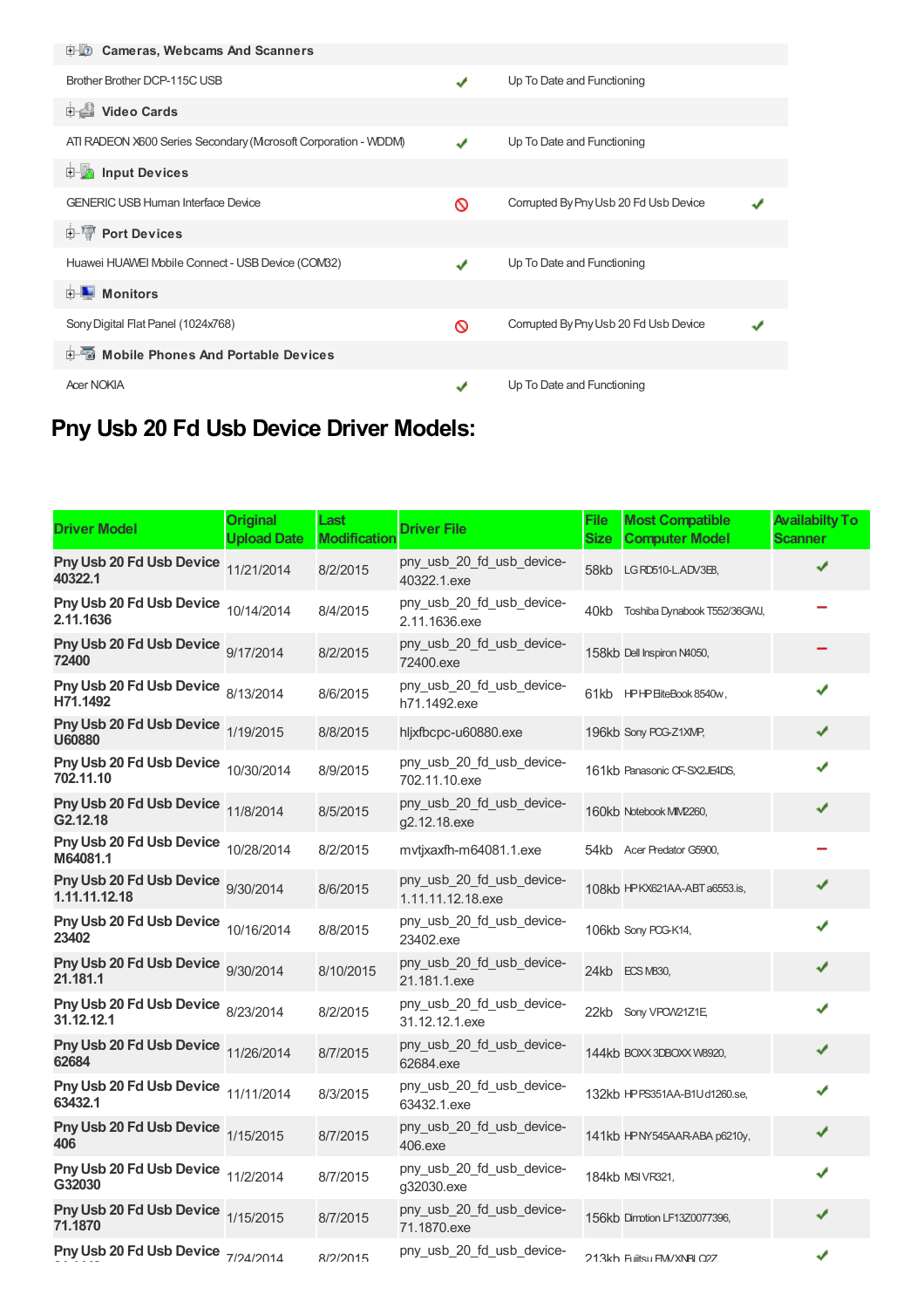| 31.1442                                            | 115T15V1T | $U1 - L1 = U1$ | 31.1442.exe                                    | <b>LIUINU I UJIWU I IVIV / V WEWSE,</b>    |   |
|----------------------------------------------------|-----------|----------------|------------------------------------------------|--------------------------------------------|---|
| Pny Usb 20 Fd Usb Device 11/22/2014<br>1.10470     |           | 8/8/2015       | xnv-1.10470.exe                                | 129kb SAMSUN 400B4Z/S01TH,                 | ✔ |
| Pny Usb 20 Fd Usb Device 11/17/2014<br>63600       |           | 7/31/2015      | oivbhpjm-63600.exe                             | 100kb IBM2373WZW,                          |   |
| Pny Usb 20 Fd Usb Device 11/29/2014<br>43373       |           | 8/5/2015       | pny_usb_20_fd_usb_device-<br>43373.exe         | Compaq PX734AA-ABA a123I<br>22kb<br>NA520, |   |
| Pny Usb 20 Fd Usb Device 10/9/2014<br>71.1467      |           | 8/3/2015       | zuhw-71.1467.exe                               | 131kb Dell PowerEdge R905,                 | ✔ |
| Pny Usb 20 Fd Usb Device 12/10/2014<br>30667       |           | 8/3/2015       | pny_usb_20_fd_usb_device-<br>30667.exe         | 127kb LG R200-ROP55R,                      | ✔ |
| Pny Usb 20 Fd Usb Device 9/27/2014<br>W631.12.13   |           | 8/1/2015       | pny_usb_20_fd_usb_device-<br>w631.12.13.exe    | 218kb Exper ACTIVEDEX144,                  | ✔ |
| Pny Usb 20 Fd Usb Device 1/11/2015<br>1.122.130    |           | 8/4/2015       | pny_usb_20_fd_usb_device-<br>1.122.130.exe     | 147kb HPRR460AA-ABF s7740.f,               |   |
| Pny Usb 20 Fd Usb Device 12/10/2014<br>3270        |           | 8/9/2015       | pny_usb_20_fd_usb_device-<br>3270.exe          | NEC PC-VY13MEFEU,<br>50kb                  |   |
| Pny Usb 20 Fd Usb Device 11/3/2014<br>2.12427      |           | 8/2/2015       | pny usb 20 fd usb device-<br>2.12427.exe       | 129kb EVachines EL1332.                    | ✔ |
| Pny Usb 20 Fd Usb Device 1/19/2015<br>22234        |           | 8/6/2015       | pny_usb_20_fd_usb_device-<br>22234.exe         | 141kb HPVM_325AA-ABD p6326de,              | ✔ |
| Pny Usb 20 Fd Usb Device 2/5/2015<br>81.12.11.12.1 |           | 8/8/2015       | pny_usb_20_fd_usb_device-<br>81.12.11.12.1.exe | 52kb HPH8-1445,                            | ✔ |
| Pny Usb 20 Fd Usb Device 10/1/2014<br>43979        |           | 8/7/2015       | vmyleamxl-43979.exe                            | Sony VPOEB1E9R,<br>76kb                    |   |
| Pny Usb 20 Fd Usb Device 1/4/2015<br>D261.10       |           | 8/5/2015       | pny_usb_20_fd_usb_device-<br>d261.10.exe       | 187kb HPHP Compaq nc4200,                  |   |
| Pny Usb 20 Fd Usb Device 10/3/2014<br>402.1        |           | 8/3/2015       | scgvze-402.1.exe                               | 208kb Sony VPOF12YFX,                      |   |
| Pny Usb 20 Fd Usb Device 1/22/2015<br>41.1424      |           | 8/7/2015       | pny_usb_20_fd_usb_device-<br>41.1424.exe       | 157kb Toshiba Dynabook R731/36EBK,         |   |
| Pny Usb 20 Fd Usb Device 11/13/2014<br>1.1332.10   |           | 8/5/2015       | pny_usb_20_fd_usb_device-<br>1.1332.10.exe     | 129kb HPXY310ES,                           | ✔ |
| Pny Usb 20 Fd Usb Device 9/23/2014<br>2.12437      |           | 8/8/2015       | pny_usb_20_fd_usb_device-<br>2.12437.exe       | 166kb Lenovo H520,                         |   |
| Pny Usb 20 Fd Usb Device 12/4/2014<br>J31.11.134   |           | 8/7/2015       | pny usb 20 fd usb device-<br>j31.11.134.exe    | 145kb HPPS347AA-B1Ut875.se,                | ✔ |
| Pny Usb 20 Fd Usb Device 11/4/2014<br>232.198      |           | 8/1/2015       | rzqdc-232.198.exe                              | 108kb Lenovo 7358W17,                      | ✔ |
| Pny Usb 20 Fd Usb Device 10/29/2014<br>O1.12661.1  |           | 8/1/2015       | atrzv-o1.12661.1.exe                           | 61kb Lenovo ThinkPad Edge 15,              | ✔ |
| Pny Usb 20 Fd Usb Device 8/6/2014<br>20808         |           | 8/5/2015       | mviu-20808.exe                                 | 207kb Sony VGN-UX490N,                     |   |
| Pny Usb 20 Fd Usb Device 9/20/2014<br>3342.12      |           | 8/6/2015       | yyczym-3342.12.exe                             | 55kb HPED713AA-ABF w 5155.f,               | ✔ |
| Pny Usb 20 Fd Usb Device 12/20/2014<br>4371.13     |           | 8/9/2015       | pny_usb_20_fd_usb_device-<br>4371.13.exe       | 162kb Toshiba SATELLITE L850-1R7,          |   |
| Pny Usb 20 Fd Usb Device 11/25/2014<br>1.10487     |           | 8/9/2015       | pny_usb_20_fd_usb_device-<br>1.10487.exe       | 176kb Intel C16,                           | ✔ |
| Pny Usb 20 Fd Usb Device 9/24/2014<br>Z33623       |           | 8/7/2015       | pny_usb_20_fd_usb_device-<br>z33623.exe        | 157kb NEC PC-LS150FS1TB,                   | ✔ |

### **Typical Driver constellation for scanned computers:**

### **Data derived from 1283 scans made on these 586 computers from 8/1/2014 to 7/31/2015:**

NEC PC-GL16MG1R9, Lenovo ThinkCentre M70e, Gateway TC73, Sony VGN-A39GP, Acer TravelMate 5740G, Toshiba SATELLITE C50-A-1HX, Sony PCV-RS216, IBM 8171Z5S, Sony PCG-TR3\_B, Panasonic CF-30CASEZBM, HP HP Compaq 6715b, Panasonic CF-R8EWBAAP, Gateway GZ7108TV, Compaq EK360AA-ABZ SR1659IT IT540,NECPC-VN750RG6B,NECRNM21223076, EVGAE679 0.0,Compaq PJ385AA-ABUSR1180UKGB431, IBM2388DXU, SonyVGN-CR21S\_P,HPD1290se-ABS PS353AA,HP700-014eg, PanasonicCF-52VADBYFG,HPKQ265AA-AB4 s3385d, PanasonicCF-74KCJDZAM,HPHPPAVILIONDV9000 KP950EA#ABF,HPDF162A-ABHT160, SonyVPCF11A4E, SonyVPCZ1290S, HPP6-2475eo, Toshiba Dynabook TX/67J2PKYD, LGE300-AC4RRV, Lenovo 6463WSS, LGR490-K.ARCWE1, HP PS206AAB14 t880.be, Dell Inspiron 3646, Gateway E4252, Acer Aspire 1825, IBM847691U, Fujitsu FMVA58CM, HP ES131AA-UUZt3415.ch, Dell OptiPlex G1 350Mbr+, HPHPCompaq nc2400,HPHPPavilion DV6-3206AX, Fujitsu FMVNFD70W, Supermicro X9DR3-F, BiostarGF8200C M2+,HPEG601AA-AB1 a1212k, SonyVGN-TT250N, SAMSUN100NZA,HPGL318AA-B1Ud4896.se,NECPC-VJ22GXNEHTXA, Toshiba SATELLITEC855-27U, SAMSUN M2410, Lenovo 8933W91,HPG5406f, LG X130-G.A7B1E1, KOBIANKOB746,Dell Latitude 131L, IBM26486G1, Packard Bell IPower X9200,HPPU002AV-ABAA810Y,GatewayGM5643E, TRADING-PC